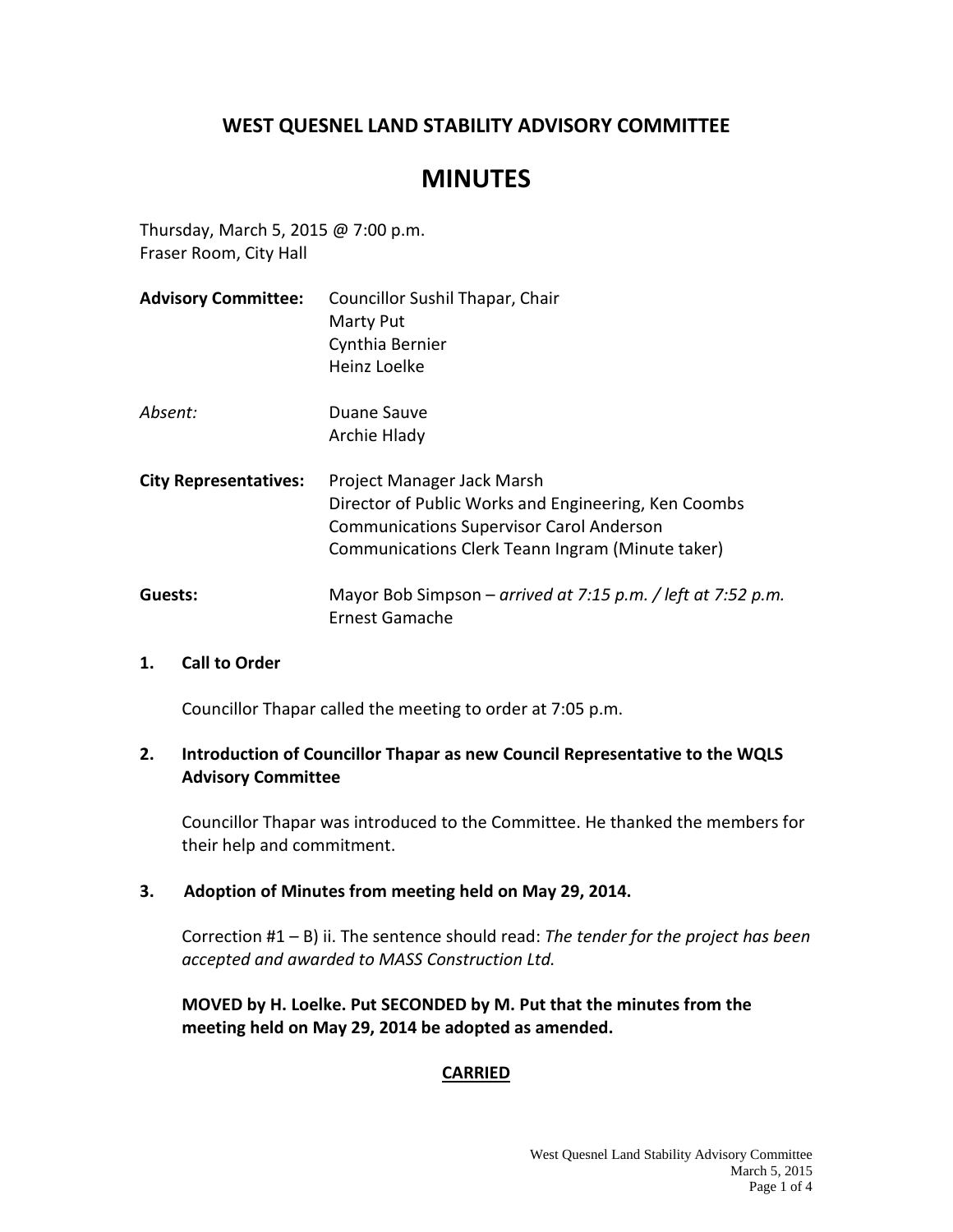#### **4. Business arising from previous minutes**

**(a)** The Committee is in need of two more members. Ernest Gamache put his name forward to be considered. The Committee decided to place an ad calling for members in the Observer.

#### **5. New Business**

#### **(a) Presentation of 2014 Annual Monitoring Report**

J. Marsh provided the Committee a summary of the 2014 Annual Monitoring Report:

- AMEC Environment & Infrastructure has carried out instrumentation monitoring in West Quesnel as part of the ongoing West Quesnel Land Stability Program.
- The purpose of the instrumentation monitoring is to track landslide related ground movement, groundwater conditions and precipitation.
- During 2014, quarterly GPS monitoring was carried out in April, July, October and November. The rates of movement and total movement recorded in 2014 were similar to those observed in 2013, significantly less than those observed in 2012 and on and overall average basis, the ground movements in 2013 and 2014 have been the lowest observed since recording began in 1998.
- In 2013, the total annual movement rate was approximately 12 mm. In 2014, the total annual movement rate was approximately 13 mm.
- Pumping Wells Total Annual Flows
	- $O$  2012 = 4,178,484 L
	- o 2013 = 16,023,599 L
	- o 2014 = 15,951,835 L
	- o Total = 58,601,477 L *(2008 – 2014) (water flows to Baker Creek and Sewer drains)*
- Horizontal Drains Total Annual Flows
	- o 2012 = 76,966,546
	- o 2013 = 157,363,347
	- o 2014 = 117,146,292 *(as water is drained, volumes will drop)*
	- o Total = 353,913,569 *(2008 – 2014) (water flows to Baker Creek and Sewer drains)*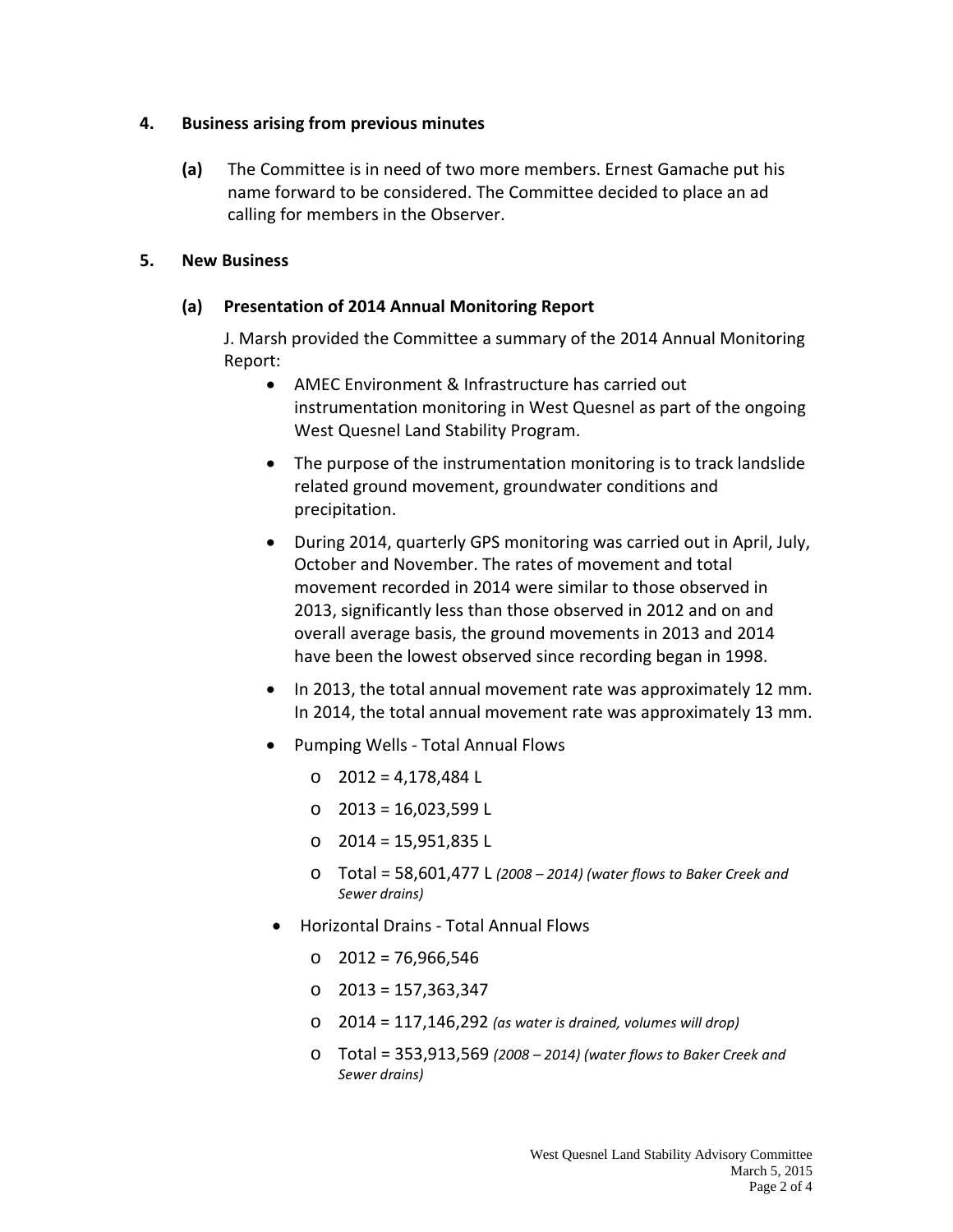• Precipitation data is currently being collected from the Airport. A new weather station located in West Quesnel will be installed this year.

## **(b) Update on Environmental Work 2014**

- In 2014, the two wetlands that were dried up in 2013 were replaced. Water has not been added to the new wetlands but all of the services are in place. The ponds will be filled this spring. An RFP will be released this spring for the planting of plants in and around the ponds. This will complete WQLS Phase I.
- The Environmental Impact Study is complete. This study summarizes the water quality that is being released into Baker Creek from the pumping wells and horizontal drains. Water is released into Baker Creek at four locations- one near Beaubien Avenue and three locations near Lewis Drive. All pumping wells and horizontal drains were sampled as well as above and below the creek outlets. From the data used in the report, the presence of groundwater is unlikely to affect Baker Creek.
	- o It was noted that a presence of caffeine was found in the outfall to Baker Creek near the Elks Hall. Public Works investigated all of the homes near ponds and found one resident who was not connected to the City sewage system. The resident was served a notice requesting him to connect. Caffeine is an indicator of the possible presence of sanitary sewage. In 2015, all of the sewer lines in the land slippage area will be investigated using a camera. Funding is available for up to \$100,000 in repair work. There will also be camera work done on the storm water system.
	- o Recommendations from the report were:
		- Continue monitoring  $3 4$  times per year.
		- Keep the water discharge locations.

# **(c) WQLS Phase II Grant Application**

The WQLS Phase II project includes subsurface drainage work, dealing with surface water and upgrading storm water infrastructure. The infrastructure upgrade will reroute surface water from the ponds near Adams Street and Flamingo Street. This phase will also replace the sidewalks, curbing and asphalt where all of the piping will be upgraded.

The application was submitted to the New Building Canada Fund on December 22, 2014. The City is expecting to hear back sometime in September and are optimistic for 100% funding.